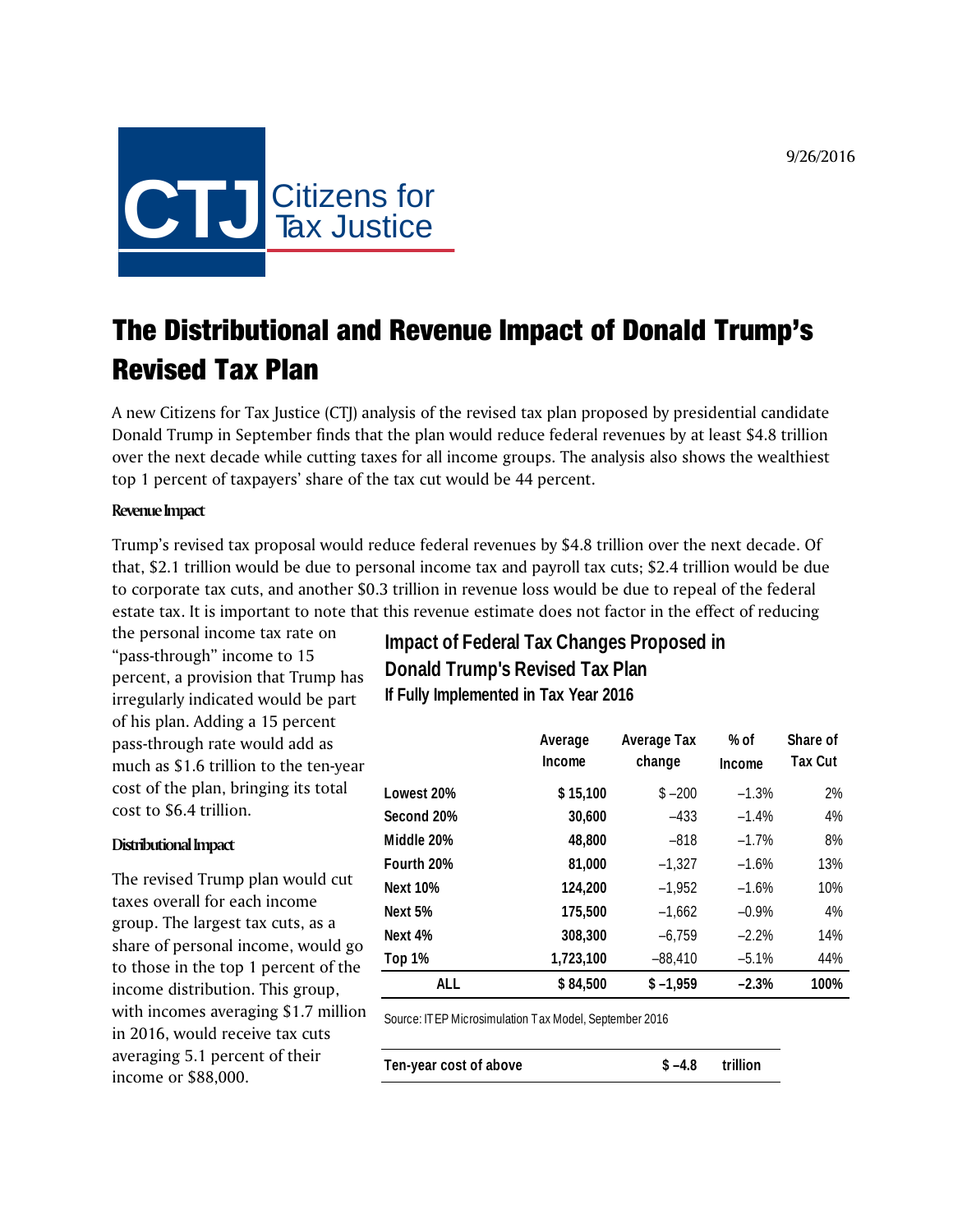The top 1 percent would also collectively enjoy a bigger share of the tax cuts than any other income group: 44 percent of the tax cuts would accrue to this group in 2016. By contrast, the top 1 percent's share of nationwide personal income is 21.6 percent and their current share of total income taxes paid is about 23.6 percent. Trump's proposed tax would reduce the share of total taxes paid by the top 1 percent of taxpayers, thus making the federal tax system less progressive.

Low- and middle-income families would see tax cuts averaging much less, between 1.3 and 1.7 percent of their income. The poorest 20 percent of Americans would see tax cuts averaging \$200 if the Trump plan were implemented immediately, while middle-income taxpayers would see an average tax cut of \$818.

However, not all families within each income group would receive tax cuts. Some middle- and lowincome families' taxes would go up under Trump's plan because the bottom income tax rate would increase from 10 to 12 percent under the plan, or because their taxable income might increase.

Those potentially seeing tax hikes include:

**Families Currently Paying at the Lowest 10 Percent Tax Rate**. Under current law, a married couple pays a 10 percent tax rate on the first \$18,550 of taxable income in 2016, with a 15 percent rate applied on income over that threshold. Under Trump's plan, a higher 12 percent rate would apply to the first dollar of taxable income, and to the first \$75,000 of taxable income. This means married couples with low incomes will pay a 2 percent higher tax rate on their first \$18,550 of taxable income than they do now. In some cases, new tax benefits provided by the Trump tax cuts would be insufficient to offset this initial tax hike.

**Childless Couples Who Itemize**. Trump's proposal would repeal personal and dependent exemptions and replace them with an expanded standard deduction and generous new deductions for dependents. Since childless couples with large itemized deductions would benefit from neither of these tax breaks, the loss of personal exemptions could result in substantial tax increases that are not offset by reductions in tax rates.

**Heads of household**. Unmarried taxpayers with dependents, including single parents, can currently claim "head of household" status for tax purposes, which gives them larger exemptions and deductions and broader tax brackets than those available to other single taxpayers. Trump's plan would eliminate this status. Taken on its own, this change would increase taxes for many heads of household. For example, under current law single parents pay at the 25 percent marginal tax rate on taxable income exceeding \$50,400. The Trump plan would apply the 25 percent tax rate to single parents' taxable income exceeding \$37,500.

**Families with Children Over the Age of 13**. Trump proposes to replace personal exemptions, which are given on a per-family member basis, with a larger standard deduction—which does not increase with family size. While Trump's proposed new dependent care tax breaks will help offset this tax hike for many families, the new breaks are available only for children under the age of 14. This means families with older children are more likely to see a tax hike under this plan.

**Itemizers**. One of the revenue raisers in Trump's plan is a provision capping the total value of itemized deductions at \$200,000 for married filers (\$100,000 for all others). For some upper-income families, this provision will reduce their deductions and make more of their income subject to tax. For middle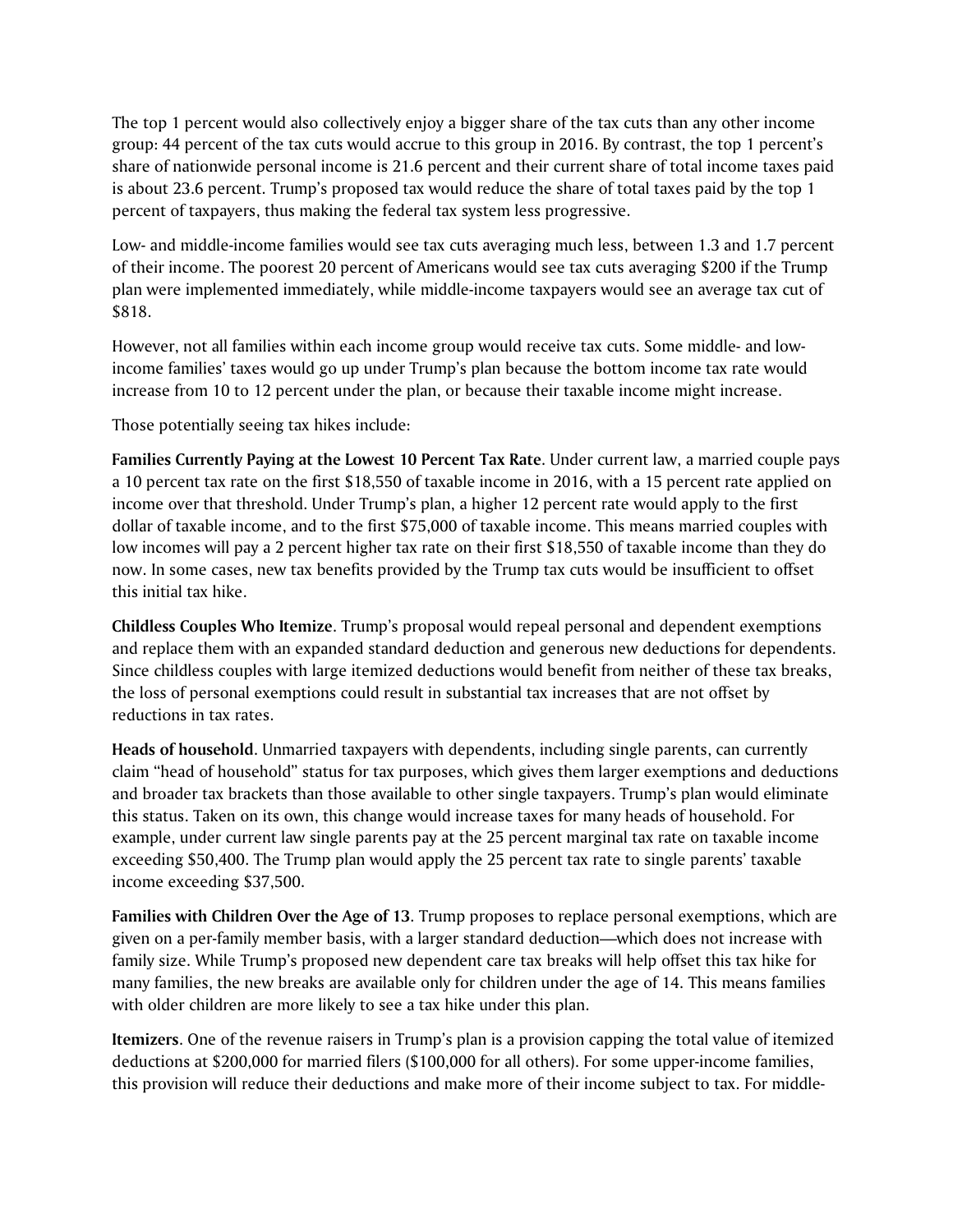and lower-income families who itemize, the expansion of the standard deduction will offer less, and sometimes no, benefit, increasing the likelihood that these families will see tax increases overall.

## **Proposed Policy Changes in the Trump Plan**

On the personal income tax side, Trump proposes to:

- Reduce personal income tax rates for most taxpayers by creating a three-bracket system with rates of 12 percent, 25 percent and 33 percent on regular income, with top rates applying to taxable income exceeding \$225,000 for married couples, \$112,500 for all others.
- Capital gains tax rates in the three brackets would be 0, 15 and 20 percent. Carried interest would no longer be taxable at the reduced capital gains rates.
- Repeal the Alternative Minimum Tax.
- Eliminate the Net Investment Income Tax on high-income taxpayers that was enacted as part of President Obama's health care reforms.
- Increase the standard deduction from \$12,600 to \$30,000 for married couples, and to \$15,000 for all other taxpayers.
- Cap the total value of all itemized deductions at \$200,000 for married couples, \$100,000 for all other taxpayers.
- Eliminate personal and dependent exemptions, which in 2016 are \$4,050 per family member.
- Introduce a new dependent exemption, nominally for child care costs, but apparently available to all families with children under 13 and incomes under \$500,000 (married) or \$250,000 (all others).

Trump's proposed corporate tax changes include:

- Reduce corporate tax rate to 15 percent.
- Optional full expensing of capital investments (in exchange for giving up deductibility of interest payments).
- Repeal manufacturing deduction and all other tax credits except R&E credit.
- One-time deemed repatriation tax on offshore profits at 10 percent rate.

Trump would also repeal the federal estate tax, but would disallow stepped up basis for estates valued at more than \$10 million. This analysis excludes the impact of the stepped up basis provision due to insufficient data.